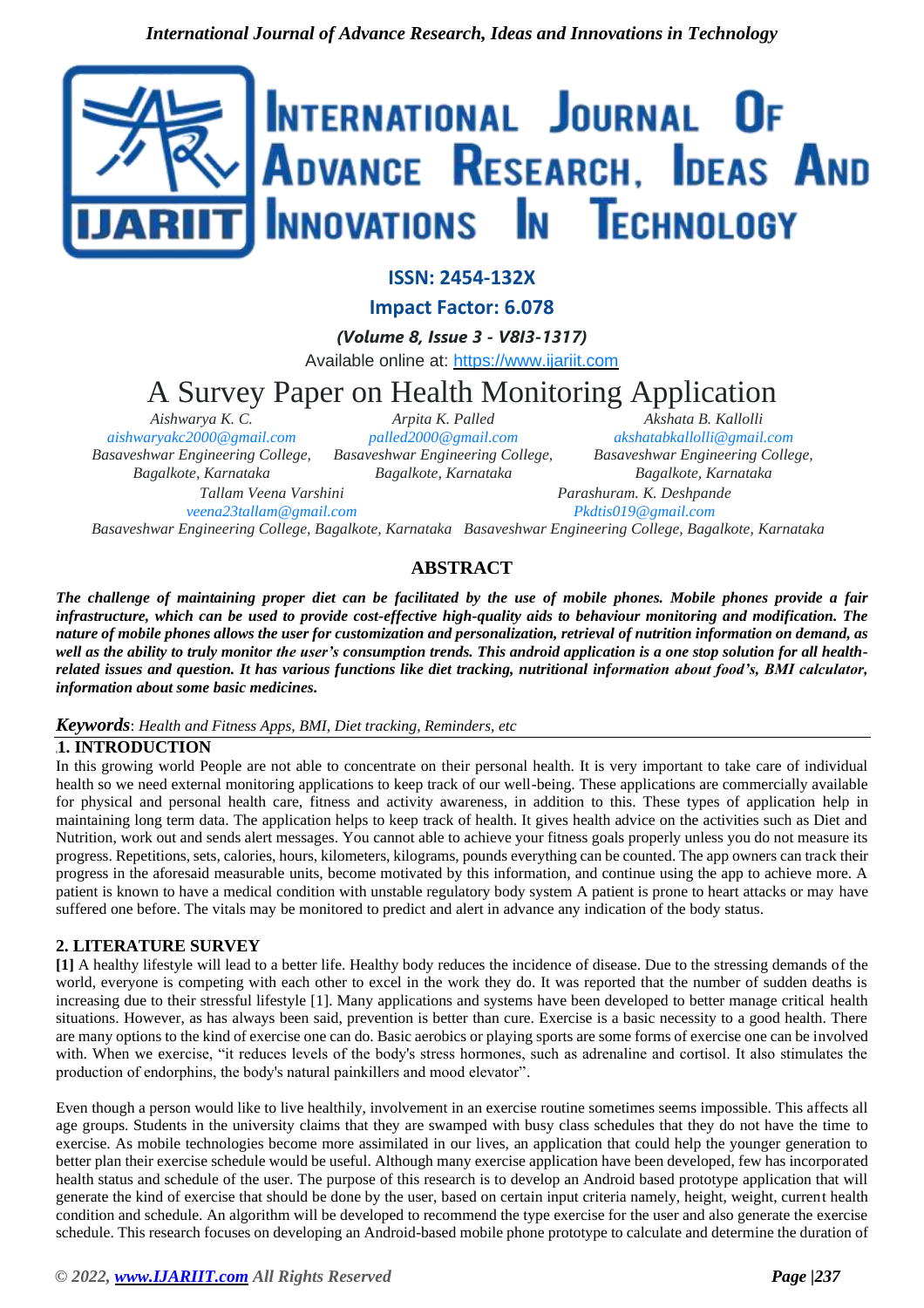physical exercise, time to exercise and the types of exercise needed daily by the user. The factors that will be used in the calculation of the algorithm are BMI (Body Mass Index) of the user, user's body condition and working hours.

Rule-based algorithm was used in this application to suggest their exercise schedule. Further and long-term study is necessary to see the effectiveness, perceived usefulness and usability of this.



**[2]** Advances in application as a solution for the overwhelming problems of the health. In addition to easier management and seamless access to historical records, present technology has the potential to motivate users to take an active role and manage their own conditions. This paper presents the capabilities of the current generation of smartphones and possible applications for ubiquitous health monitoring and wellness management. This paper presented the mobile health monitoring system for wellness management, designed to monitor physical activity, weight, and heart activity.

Wearable health monitoring systems integrated into a ubiquitous mobile health system (mHealth), emerged as a technology of choice for ambulatory monitoring. This approach facilitates continuous monitoring as a part of a diagnostic procedure, optimal maintenance of a chronic condition, or computer assisted rehabilitation. Traditionally, personal medical monitoring systems, such as Holter monitors, have been used only to collect data for off-line processing. Ubiquitous connectivity allows real-time processing and communication; it also facilitates warnings, computer assisted rehabilitation, and continuous health monitoring



**Figure 2.1 System Architecture of The Ubiquitous Health Monitoring System**

mHealth systems can be used for diverse, unobtrusive monitoring:

• postoperative monitoring of patients;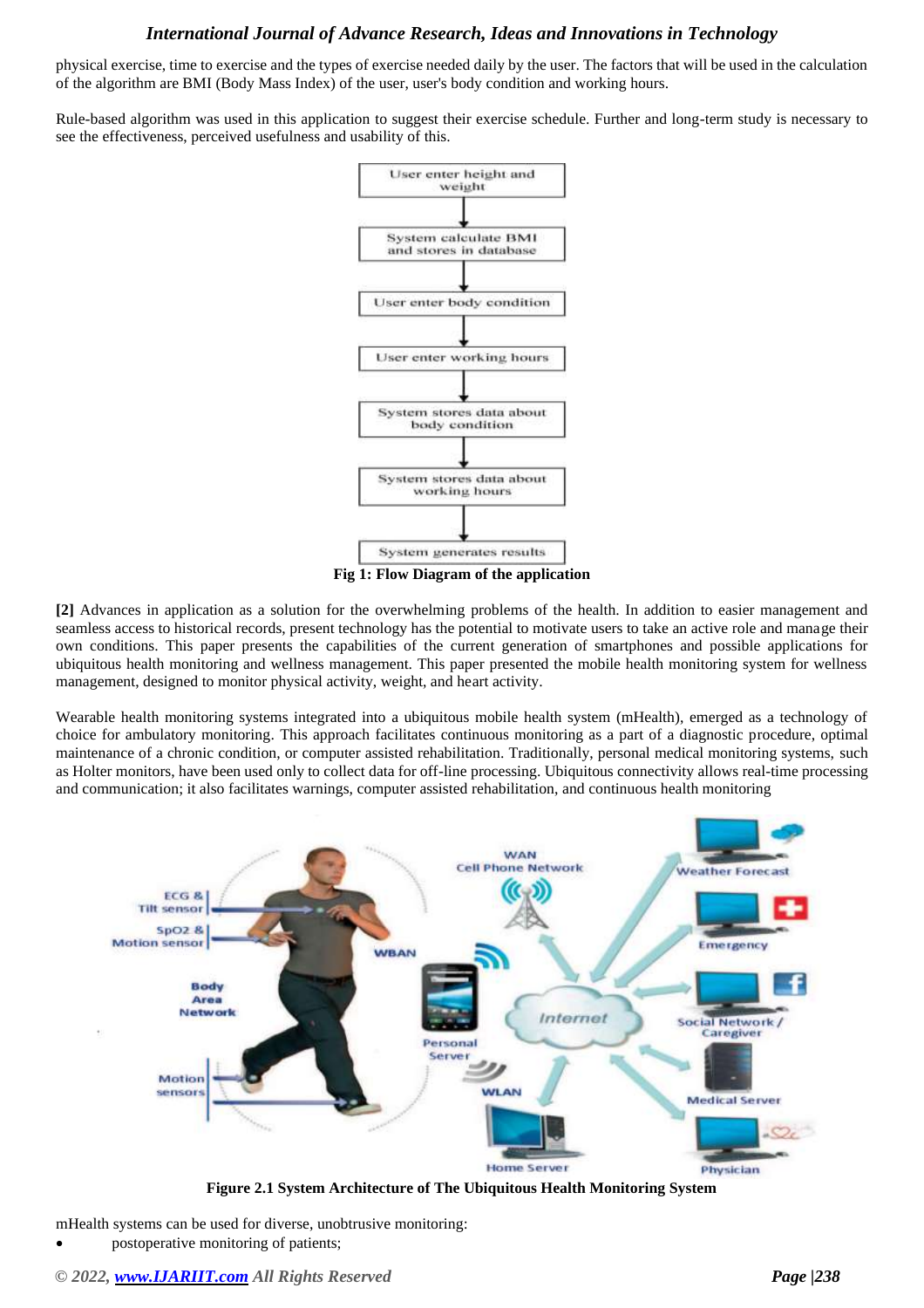- monitoring of patients with chronic diseases;
- social networking of relatives and peers for monitoring of elderly;
- lifestyle and general well-being monitoring (e.g., to deal with obesity);
- wellness and exercise monitoring;
- monitoring vitals and status of soldiers and fire fighters;
- emergency medical care and mass casualty events;
- computer-assisted rehabilitation and therapy;
- development of new emergency services with prolonged monitoring**;**

Smartphones integrate processing and communication capabilities of the recent generation of workstations into a small and wearable form, creating a revolution in the number of Þ elds and applications. The most promising applications of smartphones are health monitoring and wellness management. Continuous monitoring and real-time, customized feedback on health and behavior will increasingly rely on remote and networked sensors and actuators, mobile platforms, novel interactive displays, and advances in computing and networking infrastructure. Data collected by sensors at point of care or labs needs to be anonymized and aggregated for community-wide health awareness and maintenance. Such data, especially collected over populations, can lead to inferences about best practices and cost savings in providing health services.

**[3]** Mobile Health Care is the integration of mobile computing and health monitoring. It is the application of mobile computing technologies for improving communication among patients, physicians, and other health care workers. It enables the delivery of accurate medical information anytime anywhere by means of mobile devices. This paper presents Intelligent Mobile Health Monitoring System (IMHMS), which can provide medical feedback to the patients through mobile devices based on the biomedical and environmental data collected by deployed sensors.

#### System Architecture

The IMHMS contains three components. They are

- 1. Wearable Body Sensor Network [WBSN]
- 2. Patients Personal Home Server [PPHS]
- 3. Intelligent Medical Server [IMS].



**Figure 3.1. IMHMS System Architecture**

The flow diagram of the implementation is shown in the Figure 4. The WBSN collects patient data and send the data to the PPHS. PPSH receives the data and processed the data to reduce the transmission of unnecessary data to the IMS. The PPHS communicates with the IMS using GPRS or EDGE. The IMS contains a Data Mining Unit, a Feedback Unit and a central database. The database contains the entire patients' profile, continuous health data and a large set of rules for data mining operations. The Data Mining unit processes the data and returns the feedbacks and results to the Feedback Unit. The feedback unit then sends the data to the corresponding PPHS. Moreover, the patients can login to the IMS using authorized patient-id and password to provide information manually and to view the patient's entire history. Some screenshots of these activities are shown in the figure. Figure 5.1 and 5.2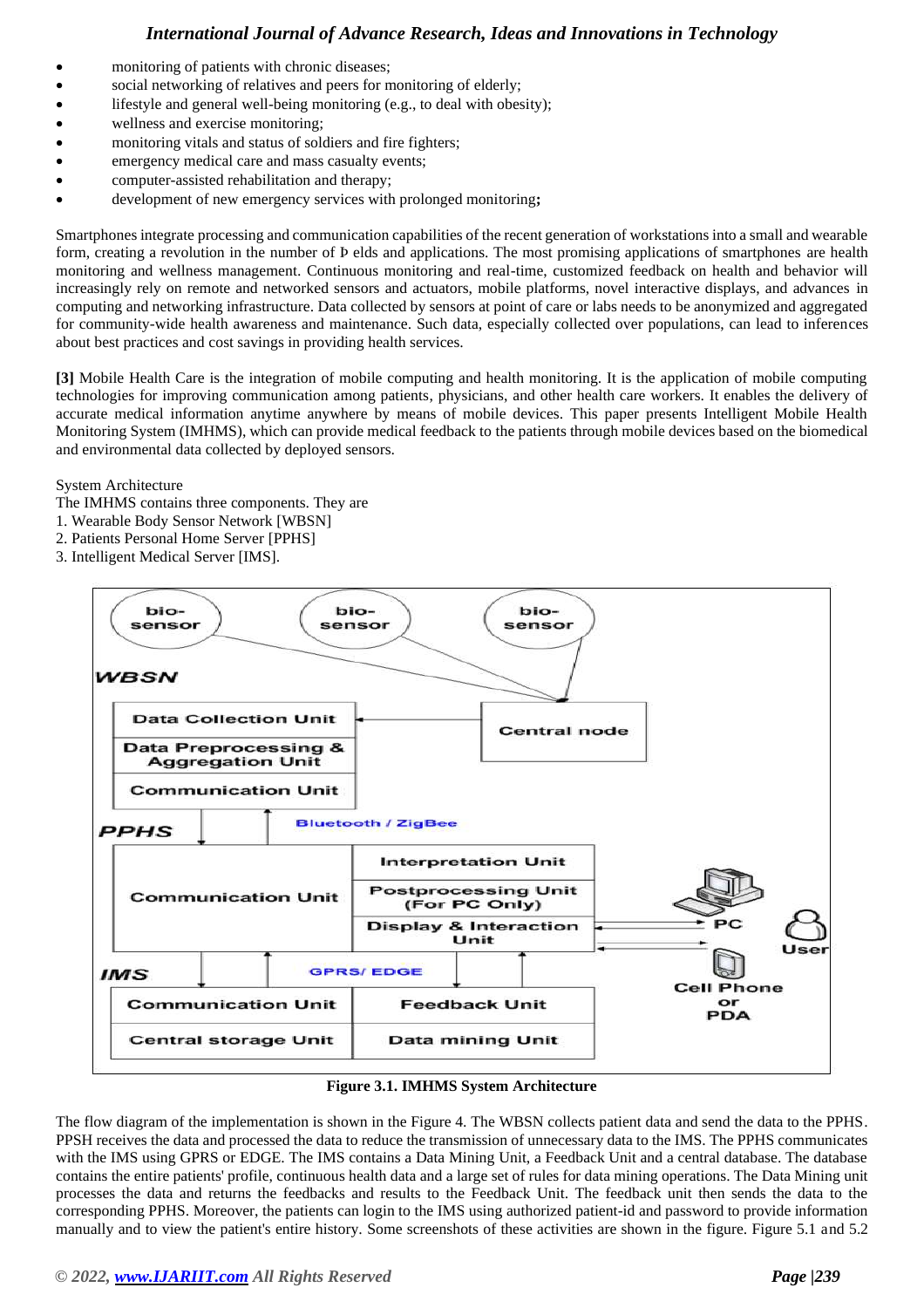show the interface in IMS for patient's profile information and manual health data submission. Figure 5.3 shows one patient's entire medical history with the feedbacks and results stored in the IMS's central database. Figure 5.4 and 5.5 show the automated health data collection of J2ME based PPHS and display of feedbacks provided by IMS based on the collected data. The interfaces of PPHS and IMS are user friendly. Any people with little or no technical knowledge can use it without any difficulties. The communication architecture of IMHMS is very simple and flexible as we claimed. There is no complexity in communication between the components of IMHMS. So, the prototype implementation was quite smooth. The prototype implementation involves a low-cost cell phone and a personal computer. The cell phone acts as the PPHS whereas the personal computer acts as the IMS. The cell phone communicates with the personal computer using GPRS which is very cheap and available now with every cell phone. So, the setup for the evaluation was really cost effective. We are working on providing RFID based security. In the evaluation we encrypted the data using Advanced Encryption Standard (AES). We used Java Cryptography Extension (JCE) for this purpose, which is a framework for encryption, key generation, and key agreement and message authentication code (MAC) algorithms.



**Figure 3.2. Flow diagram of the implementation**

**[4]** Nowadays, many health and fitness applications(apps) can be downloaded from app stores, changing the way people manage their health and chronic diseases. This paper reflects on 7 years of experience in mobile health and fitness app development. It analyzes the uptake of a health and fitness app, myFitnessCompanion, by the healthcare industry and end-users dealing with chronic disease management. The use of myFitnessCompanion is analysed from an end-user perspective. The app is available via Google Play since February 2011 and the research presented is based on data collected from 5500+ users over a period of 7 months. The paper also discusses how mHealth apps could be distributed in the near future, as well as, the use of Personal Health Record (PHR) systems such as Microsoft HealthVault, and the impact of regulations on the future of mHealth apps. The conclusion highlights the challenges and opportunities for app developers in the mHealth industry.

#### **Mobile app developer's viewpoint**

There are many challenges and opportunities for health and fitness app developers. Currently, there is a huge gap between what users are willing to pay, versus what it costs to develop and maintain an mHealth app. Users should not need to pay a fortune to monitor their health using a mobile device. However, the looming FDA regulation might stall the use of mHealth apps in the USA or force developers to charge a lot in order to recoup the FDA certification costs. There is also a strong interest from healthcare providers with a web-based solution to add myFitnessCompanion® as their mobile component. Mobile apps can collect and transmit data in a reliable and secure manner to a PHR system (e.g., Microsoft HealthVault®). Adding a mobile version to their solutions portfolio increases their market share and improves personalization and customer empowerment. Health sensor manufacturers are also very interested in mHealth apps as it offers them the opportunity to sell more hardware devices. Mobile apps with wireless connectivity offer a perfect means to interact seamlessly and comfortably with these wireless devices. As mentioned in section 2.2, many users do use more than one app to monitor their health. It is therefore desirable, from a user's perspective, to achieve interoperability between the various Apps. The use of Microsoft HealthVault® as a central data repository is a great way to offer interoperability by allowing users to import/export data between different apps. myFitnessCompanion® is fully integrated with Microsoft HealthVault® and can seamlessly import existing physiological data reducing the need to have several mHealth apps to collect physiological data. There is a bright future for mobile app developers if the app is integrated in a total end-to-end healthcare solution, and if the stakeholders (healthcare institutions, content creators, governments, mobile operators, device manufacturers, non-governmental organizations, providers, insurers, manufacturers, distributers) acknowledge the importance of the mobile aspect in their business model, and are willing to share a percentage of their profit with mHealth developers.

#### **Distribution of mHealth apps**

Apple's App Store, Google Play, and more recently the Windows Store, are currently the main distributors of health and fitness apps. These stores offer an easy-to-use distribution channel where, for a few dollars, high quality apps can be downloaded.

[5] Body mass index is a familiar term for those who are weight conscious. It is the term that let user know about the overall body composition in terms of fat. The available body mass index calculators whether online or on Play Store do not provide Malaysian meal suggestions. Hence, this paper proposes an application for body mass index calculator together with Malaysian meal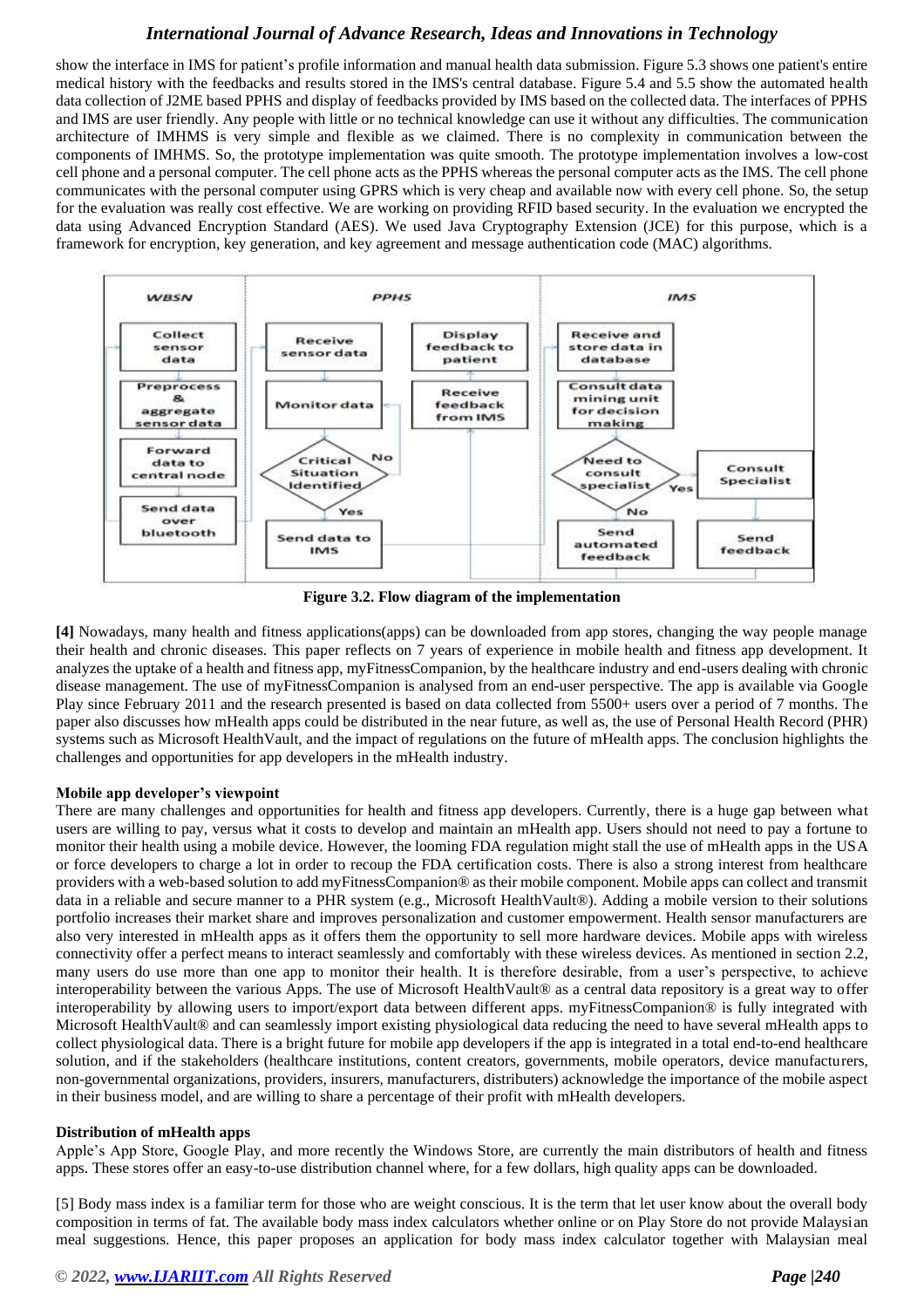suggestion. The objectives of the study are to design and develop BMI Calc android application for the purpose of calculating body mass index while embedding meal suggestion module.

This module calculates the BMI based on the height in meter and weight in kilogram of a user using the formula. BMI can be defined as a heuristic proxy for estimating human body fat based on an individual's weight and height. According to World Health Organization (WHO), Asian BMI classifications can be categorized to 4 groups. The researchers developed meal suggestions on the application utilizing App Inventor 2. The suggestions for breakfast, lunch, and dinner are based on the number of calories needed by the user, which also taking into account several favorite Malaysian dishes. BMI Calc Android Application development using App Inventor 2 is described in Figure 2. Then, the third stage of BMI Calc application development (Coding) was the implementation stage. Testing was performed concurrently with the programming of the application. The overview of BMI Calc operation is displayed in Figure 2. Two inputs are demanded from the users which are height and weight. Once this information is inserted in the application, user's BMI will be calculated based on the aforementioned formula



Body mass index is a familiar term for those who are weight conscious. It is the term that let user know about the overall body composition in terms of fat. The available body mass index calculators whether online or on Play Store do not provide Malaysian meal suggestions. Hence, this paper proposes an application for body mass index calculator together with Malaysian meal suggestion. The objectives of the study are to design and develop BMI Calc android application for the purpose of calculating body mass index while embedding meal suggestion module. The design and methodology involve in the process are also presented.

Mobile phones have crucial influences on consumers and their life style. Nowadays, there are many applications which have been developed for mobile phones and one of those is healthcare applications. Gartner, Inc. has identified 'Mobile Health Monitoring' as the fifth among the 'Top 10 Consumer Mobile Applications for 2012' [1]. This list is supported by the 'Top 10 Strategic Technology Trends for 2014' which includes 'Mobile Apps and Applications' [2]. Analysts expect global mobile health market's value will increase to \$11.8 billion by 2018 [3]. As a matter of fact, the medical apps industry is expected to grow by 23 percent next year. At the time of the study was conducted, the available body mass index (BMI) calculators whether online or on Play Store did not provide any Malaysian meal suggestions. Therefore, there is a need for an application with BMI calculator embedded with Malaysian meal suggestions. The objectives of the study are to design and develop BMI Calc android application which enables to calculate BMI and to incorporate Malaysia meal suggestion module within the application. Specifically, BMI Calc is able to suggest suitable meal for certain Malaysian dishes with related calorific values. The project scope involves the calculation of the BMI, which is to be calculated within the application itself; then suitable Malaysian meals with calories will be displayed. This paper is organized into several sections. Section 2 discusses the related work focusing on various health monitoring applications. Section 3 presents the design and methodology involves in the process including the flowcharts. Section 4 presents the user interfaces and evaluation for BMI Calc. Finally, the work of this paper is summarized in the final section.

**[6]** Many medical errors are due to the fact that people in charge of patient or elder's medication have to deal with sorting huge amounts of pills each day. This paper consists on the conception, design and creation of a pillbox prototype intended to solve this deficiency in the medical area as it has the ability of sorting out the pills by itself as well as many other advanced features, with this device being intended to be used by hospitals or retirement homes. This medication pill box is focused on patients who frequently take medications or vitamin supplements, or attendants who deal with the more seasoned or patients. Our smart pill box is programmable that enables medical caretakers or clients to determine the pill amount and timing to take pills, and the service times for every day. Our shrewd pills box contains nine separate sub-boxes. In this manner, medical caretakers or clients can set data for nine distinct pills. At the point when the pill time has been set, the pillbox will remind clients or patients to take pills utilizing sound and light. The warning of pills should be taken will be shown by an [android application](https://www.sciencedirect.com/topics/computer-science/android-application) which is held by the patient. Contrasted and the conventional pill box that requires clients or attendants to stack the crate each day or consistently. Our shrewd pill box would essentially discharge medical attendants or clients' weight on much of the time preloading pills for patients or clients and overlook the measurements which must be taken.

As pills have taken such an important role in everyday life there has been the past years an increase in the number of medical neglect cases related to incorrect medication given to patients, such as the case of the nurse who gave a patient a paralytic instead of an antacid that was prescribed by the doctor, causing the patient's death. After seeing so many of these cases it is evidently crucial that the correct pill is taken by the correct person at the correct time, otherwise taking an incorrect one or not taking one at all may expose the patient to several dangerous situations, ranging from mild health issues up to death.

Other cases of wrong pills being ingested by patients are caused by patients themselves, especially at an old age. As people grow old the human body tends to malfunction and the number of pills the average person has to take when certain age is reached greatly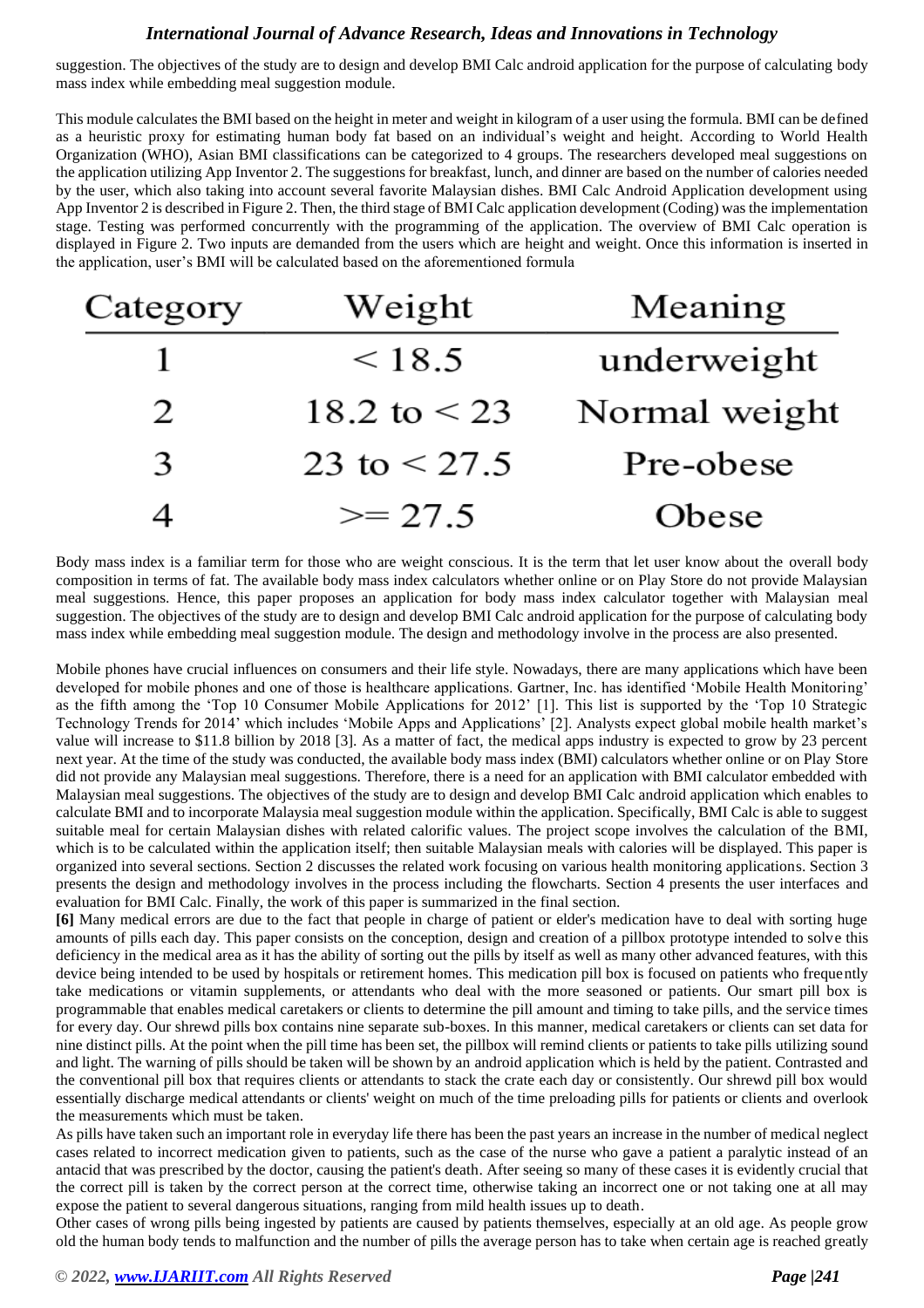increases, were, according to a 2008 study published in the Journal of the American Medical Association, more than 40 percent of Americans age 65 and older take five medications a day Usually they are a wide range of different pills an elderly has to take at different times. Keeping track of taking the right pill at the right moment each day can become a challenging experience for the elderly, as it is not as easy as it could be for a younger person. This fact is easily explained when we understand that many of the abilities such as sight, memory or logical capabilities tend to decrease in a proportional way to age once human beings have entered old age, making it difficult for them to remember which pill to take at the correct time, remembering to take them or confusing one pill with another as the person may not be able to distinguish one from another thanks to their decreased sight as well as the similarity in the pills forms and colors. This problem will most surely be a cause for concern for the people surrounding the pill-taker, as not taking a pill at the correct time can cause severe problems (such as organ rejection in a patient with organ transplant or heart attack in patients suffering from grave heart conditions).

On the other hand, several problems related to the high number of pills nowadays are prescribed to patients are found in hospitals or in retirement homes. In these places on of the main jobs is to give out to its patient the correct pills. Managing, sorting and giving out the pills to each one of the patients can sometimes have a high chance of error, with a patient or resident receiving one or more incorrect pills. Finally, there are situation where taking an incorrect number of pills is a matter of the patient's inexperience and/or ignorance. No matter the cause, it has been proven that there is a significant risk of people ending up swallowing the incorrect medication or dose. Medicine hasn't always been the precise science which we know nowadays, in fact, throughout history the vast majority of maladies and afflictions would have resulted in probable death. Fortunately, medicine has experienced a great development in the last century, resulting in an increased life expectancy and the possibility to cure a great quantity of diseases and health disorders. Pills are one of the pillars of medicine, being used as direct treatments of some sort of illness as to assuring some medical condition remains stable. Our smart medicine reminder system is designed for, but not restricted to, helping old people in taking care of themselves in taking their medications at the correct time and in the correct amount. It has been observed that people in general neglect their health and give preference to other things than taking their medicines. This is also the reason they forget to take their prescriptions on time. Many health maintenance organizations, health practitioners and medical researchers have realized that increased use of patient reminders can significantly increase the treatment of chronic illness and delivery of medical services to the patients who need it.

Furthermore, some patients are so occupied with their day-to-day activities that they just forget to take their medications. This is particularly true for old patients who have to take more than one medicine at more than one time in a day. Setting alarm clocks is a tedious task which patients are too lazy to set again and again. If asked about what time people have to take their medicines, many forget to answer the correct times or remember whether they have already taken the medicine in the day already. Elderly people specially face this problem because of their degrading memory and in severe cases, forget that they have already taken their prescription and retake the same medicine 2 or 3 times in the same duration. This may not be harmful for lighter medicines, but for some strong and concentrated medicines, it can have further harmful effects to the body. This is exactly where our medicine reminder system can help. Our system takes up the prescription details from the user such as the duration of the prescription, the names of the medicines, the times they are to be taken and the amount of each medicine which is to be taken. After all this data has been entered, our system will remind the user at the prescribed time of which medicine is to be taken in form of a mobile notification and a physical reminder. The patients can leave taking medicines to just our app. whenever the time for the medicine is up, they will be notified and they only have to take their prescriptions during that time, and no other time. If implemented properly, this will drastically decrease overdose of medicines due to forgetfulness and the patients will also be reminded to take their medicines.

[7] The aim of the project is to develop an Android application that lets its users to send notifications in case of an emergency or a panic situation. The users can send multiple text messages and emails on the press of a single button. The phone numbers, email ids and the contents of the text and email messages can be set from within the application. The text messages and emails sent, along with the content, also have the last known location of the user. This is very helpful in tracking the whereabouts of the person. The user can also call 911 directly from within the application, if the nature of the situation demands it. Additionally, the user of the application may allow the app to track their location. If this option is selected, the application fetches the device's location at about every 15 minutes and stores it in a database. This information is very useful and can be used in a variety of ways. One such use of the location data is from within the Android app where the user can view a map that shows their location history over a period of time for a particular day. SOS (which stands for Save Our Souls or Save Our Ships) has primarily been used as an International Morse code distress signal. It is commonly used in navigation by Sailors when under attack by Pirates or when they need help of some kind. But the signal is not limited to navigation and is used in a more general sense whenever a notification has to be sent about a situation that requires immediate attention. As much as we would like to get rid of them, panic or emergency situations are unavoidable and usually unexpected. The nature and consequences of these situations can vary significantly and in worst cases also be life threatening. Therefore, it would be really nice to have some mechanism by which we can notify certain people about such circumstances and increase the chances of receiving help as soon as possible. The need for such a mechanism increases even more as in this era of technology, platforms exist to support them. One such platform and a very common one in that is a Smartphone. Almost everyone today carries a Smartphone with them as they become more and more affordable and easily available. Also within the Smartphone market Android is the clear leader in terms of market share. According to one report, 78.1 % of the total Smartphones sold in 2013 were the Smartphones that run on Android Operating System. Hence developing an Android application becomes an obvious choice.

SOS is an application that is meant to run on Android devices mainly smartphones but also tablets that support Cellular Service. The main functions and features of the application are –The user of the application has to login by entering a username and password the first time he opens the app on his device. He then remains logged into the application until he logs out explicitly. If the user does not have an account, he can register on the login screen. The user can also choose the password reset option in case he does not remember his password. A new password is set for the user and a mail containing this new password is sent to the registered email id.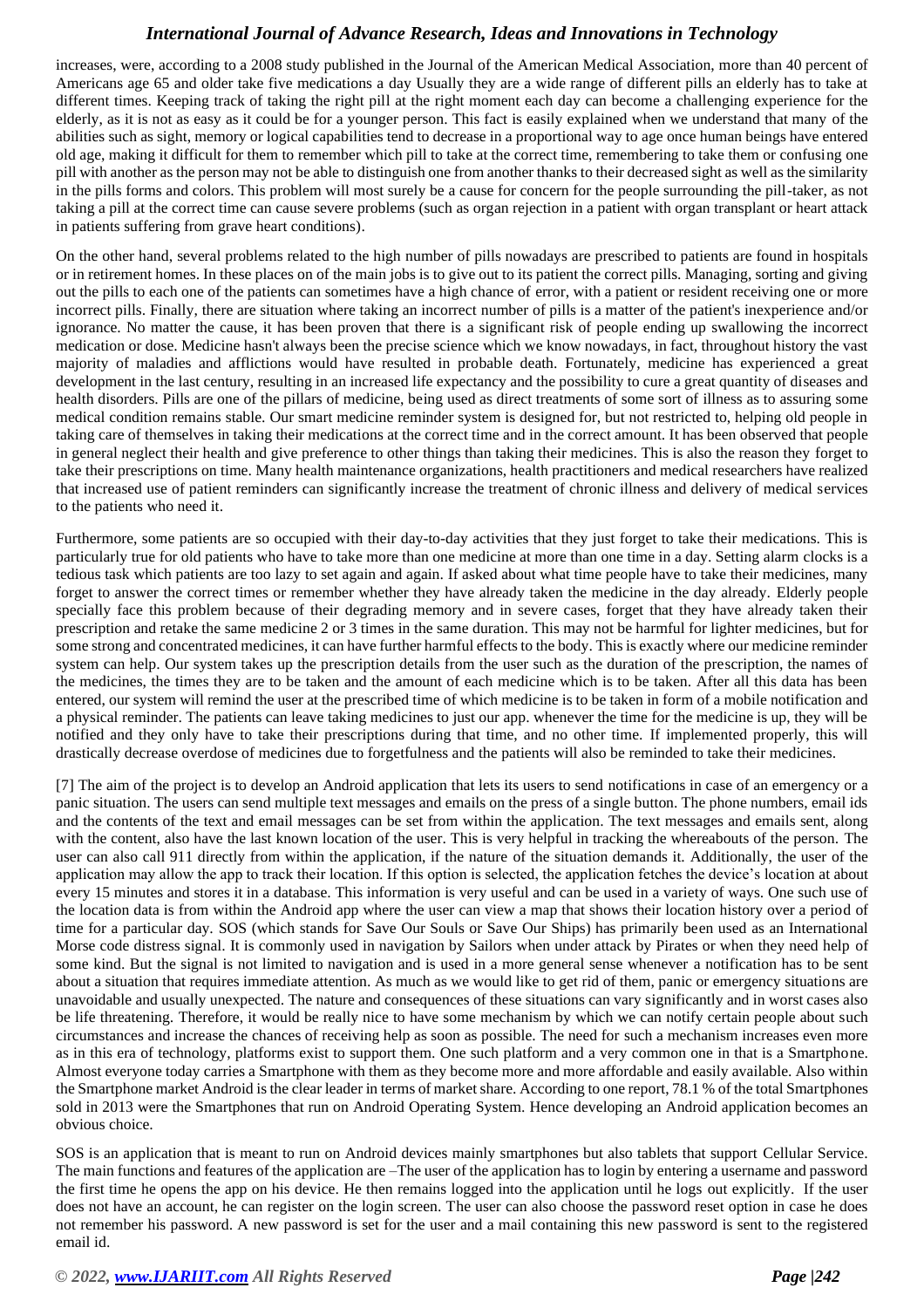Once logged in, the user is directed to the main screen of the application. This is the screen that would open up when the user opens the application. The user can press the panic button to send text messages and emails to the contacts set up, he can also send an 'I am OK' message to these contacts by clicking on the OK button. The user can also call 911 directly from within the application by pressing the 911 button. In order to avoid unnecessary and accidental press of these buttons, the user has the option to enable and disable these buttons. The user will also see his current location on the main screen. This way he would know his exact location and refer to it in case he makes a call to 911. This location is also sent as a part of the text and email messages. The user can set the contacts to send the text message and emails within the app. He can either select the contact from the contact book or can enter one manually. He can also set the text message and the email message that would be sent. The user can enable the option to start location tracking. If this option is selected, the application fetches the location of the device (about every 15 minutes) and stores it in an external database. If the permission to track the location was granted, the user can at a later point see the various locations he had been to for a time interval on a particular day. He would be presented with a map that display these locations. The user can see the address and the time he was at that location by clicking on the marker for a location.

**[8]** It is an Android-primarily based totally software with an automated notification device. It specializes in health practitioneraffected person interaction. Patients do now no longer want to do not forget the time in their dose as they will be reminded for the medicine as per scheduled by the doctor. Notifications may be set for plenty medicines and times, consisting of the date, time and outline of the medication. Patients will in all likelihood be dispatched a notification through e mail or message to the device in their choice. They may be detected in keeping with the health practitioner's illness. Many clinical reminders had been advanced in which new hardware is needed however in our paintings we've got attempted to increase a device this is economical, timesaving and capable of assist medication. The notable problem is that patients forget to take the right medication in the right amount and at the right time. Medication compliance, which refers to the extent or extent of taking the right medication at the right time as directed by a doctor, has recently emerged as a serious problem as many studies have suggested that non-compliance can be serious. Impress the patient and thereby increase medical costs. So, we're introducing an Android software aimed toward reminding sufferers in their dosage time via notification through email or message with a view to live in shape and healthy. This software is targeted on individuals who neglect about to take their medicine on time. Doctor can add pill reminder for a particular patient. After putting the pill reminder, the patient will receive email or message as per scheduled by doctor. As patients can receive notification view email or message there will be less possibility of error. It is a life-saving, money-saving and time-saving software that is straightforward to apply and offers an exquisite person interface, Smart Phone Application software that seeks to keep away from drug management errors. Many pharmaceutical structures were advanced primarily based totally on exceptional systems and concepts. The use of fitness associated programs is growing however there are numerous issues associated with their functionality. My Pill Reminder is an android application through which patients can receive notifications over email or via message. The patient can forget at what time which medicine to take and that is very bad for patient's health, as he should take medicine at right time as prescribed by the doctor. Most of the times this happens, by using Pill Reminder app doctors can see list of patients and by clicking on any particular patient doctor can see a form to add pill reminder to that patient. The doctor needs to give pill name, duration of the medicine, Daytime(morning/afternoon/night) and intake advice (before meal/after meal) and as per the options selected by doctor the selected patient will receive email or message. On the other hand, after log in patient can see list of history of pill reminders. As the patient is reminded through email and message there is less possibility that the patient will forget to take the medicine on time

**[9]** Activity Tracker or Fitness Tracker is outcome of research and development in area of information and technology to analyses health related issues. Fitness Trackers is technological device or mobile application which monitors and tracks our daily fitness related activities in data. These data are useful for us to know our daily physical activity such as daily run or walk, calories burn, heart rate and few other health related activities. Few Fitness Trackers are wearable where as there are many computer and mobile applications which are available online and can be used on mobile phones or tablets. Use of fitness tracker in recent days has shown increasing trends. People are using this for their physical fitness analysis. There could be many mottos or aim behind the use of fitness trackers such as to improve general fitness level, to reduce weight, to check heart rate, etc. In the present paper researcher has tried to analyses the use and effects of fitness trackers on humans. The paper has objectives to understand that what motivates the people to buy these gadgets or use these applications. Researcher has also focused on its effects on the objectives and goals set by the individuals. The present paper analyses that whether the fitness trackers really work in increasing the fitness level among its users. The results also analyses that whether the use of these gadgets and tools has any impact on reduction of weight loss. Thus, the relevance of this paper lies in the significant use of these applications and gadgets and its effects on humans.